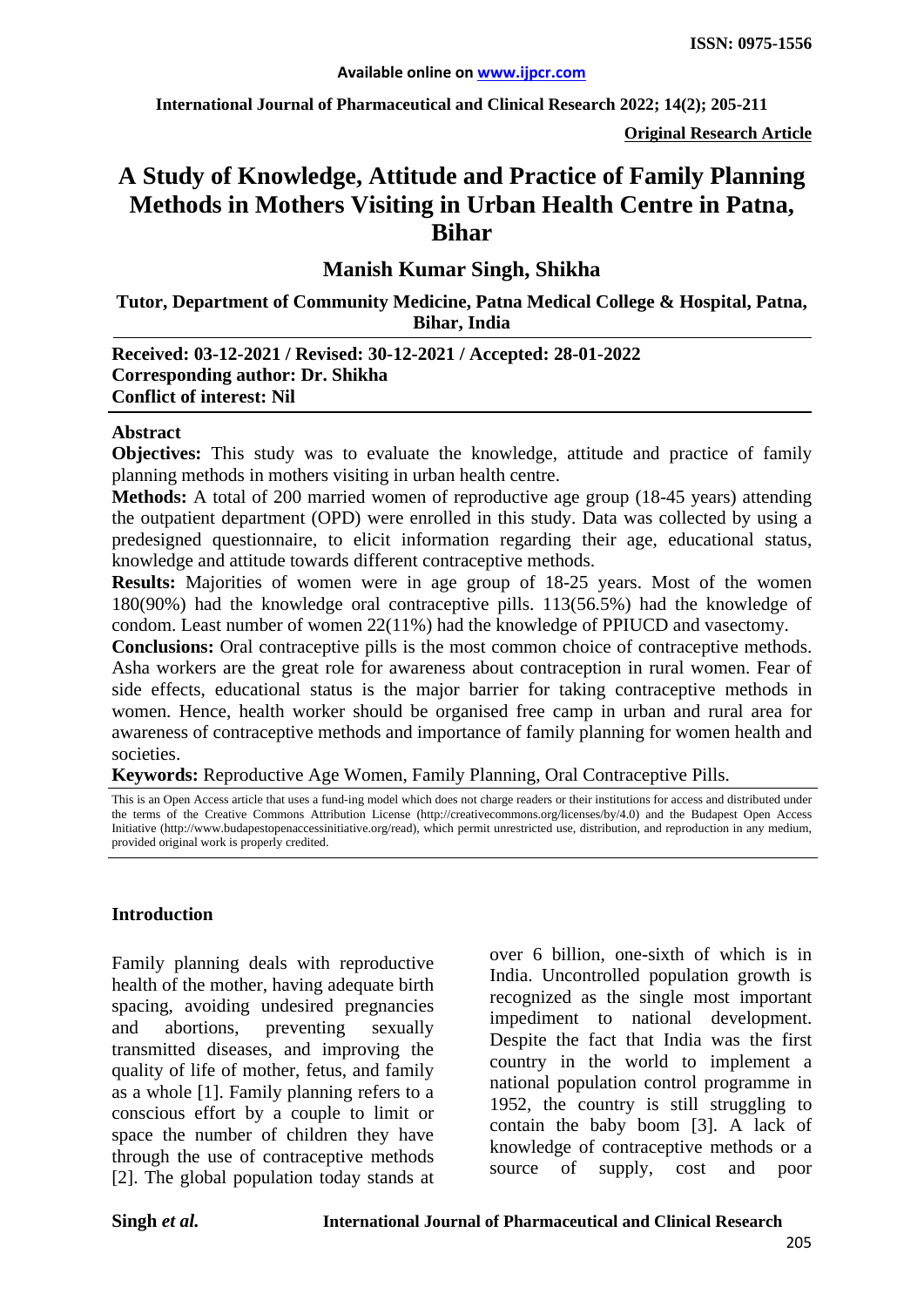accessibility are the barriers that exist in developing countries. Side effects perceived or real are major causes of stoppage of use of contraceptives. Other reason is the disparity that exists between woman's facility preferences and her family planning practices. It has been found most of the women of reproductive age who do not want to have a child soon or ever, are not using any contraception [4]. According to Bongaarts, there is no complete correspondence between the knowledge and attitudes and between attitude and practice of family planning methods [5] Fawcett also reported that respondents usually exhibit considerable knowledge and attitude change over time, but they do not always exhibit corresponding changes in contraceptive practice [6]. Objectives of this present study was to evaluate the knowledge, attitude and practice of family planning methods in mothers visiting in urban health centre, Patna, Bihar, India.

## **Materials & Methods:**

This present study was conducted in Department of Community Medicine, Patna Medical College and Hospital, Patna, Bihar, India during a period from March 2021 to November 2021. Entire subjects signed an informed consent approved by institutional ethical committee of PMCH was sought.

A total of 200 married women of reproductive age group (18-45 years) attending the outpatient department (OPD) were enrolled in this study.

#### **Methods:**

Data was collected by using a predesigned questionnaire, to elicit information regarding their age, educational status, knowledge and attitude towards different contraceptive methods. Various reasons for non-use of contraception were also asked.

### **Statistical Analysis:**

Data was analysed by using SPSS software. Mean  $\pm$  S.D were observed. Pvalue was taken less than or equal to  $0.05$ for significant differences (p≤0.05).

### **Observations:**

A total of 200 married women with age group 18-40 years were enrolled in this study. Majorities of women 110(55%) were in age group of 18-25 years. Majorities of women were belonged from Hindu religion.

| Sociodemographic profiles | No of subjects $(N=200)$ | Percentage |  |  |
|---------------------------|--------------------------|------------|--|--|
| Age group (Years)         |                          |            |  |  |
| 18-25                     | 110                      | 55%        |  |  |
| $26 - 30$                 | 76                       | 38%        |  |  |
| $31 - 35$                 | 14                       | 7%         |  |  |
| 36-40                     |                          | 2.5%       |  |  |
| <b>Religion</b>           |                          |            |  |  |
| Hindu                     | 121                      | 60.5%      |  |  |
| Muslim                    | 65                       | 32.5%      |  |  |
| Sikh                      | y                        | 4.5%       |  |  |
| Christian                 |                          | 2.5%       |  |  |

**Table 1: Sociodemographic profile of the reproductive aged women.**

Most of the women 75(37.5%) had para 1. According to Modified Kuppuswamy score, majorities of women 78(37.5%) were belonged in middle class.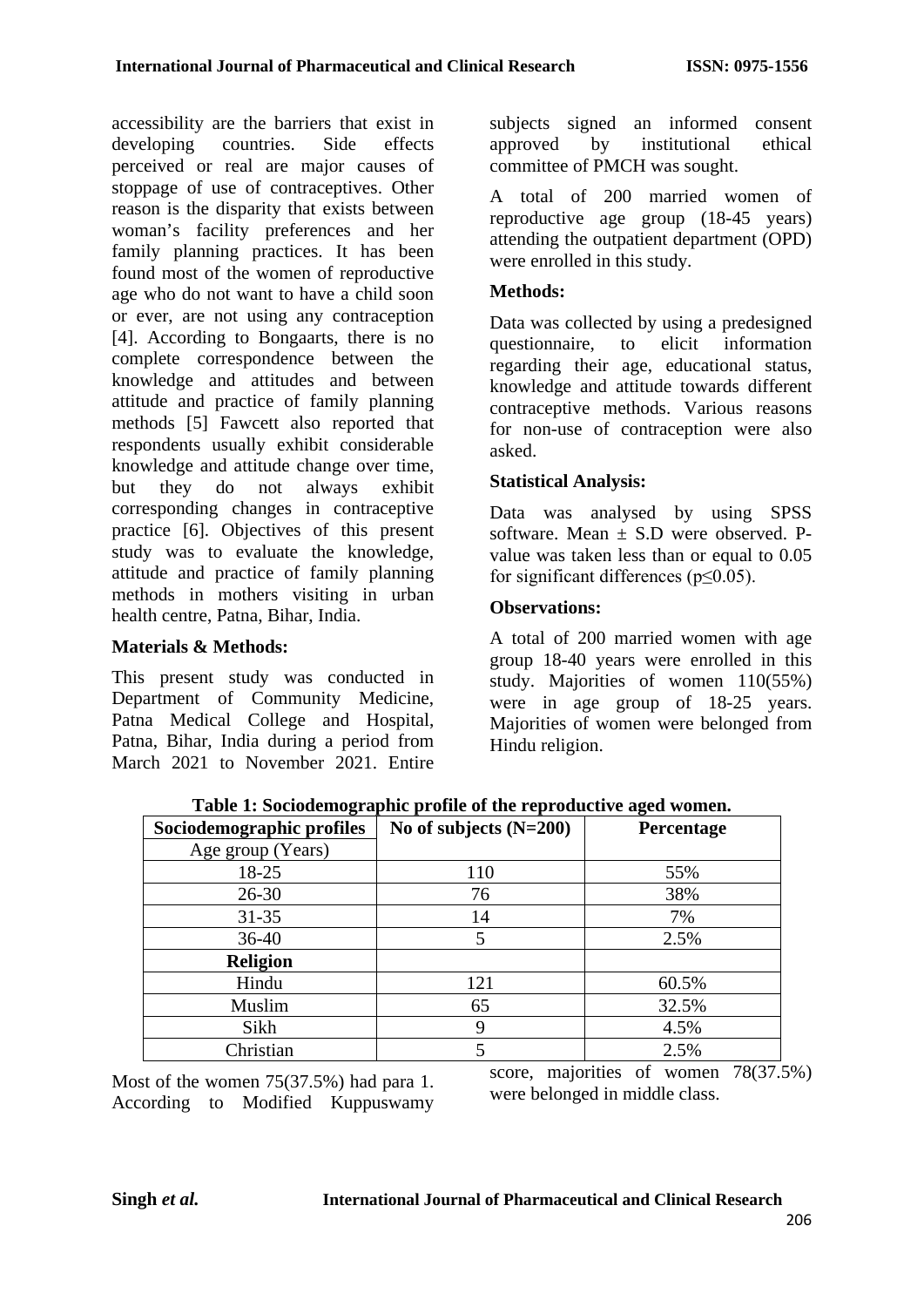| Table 2. I arry of reproductive agea women |                        |            |  |  |
|--------------------------------------------|------------------------|------------|--|--|
| <b>Parity</b>                              | No. of cases $(N=200)$ | Percentage |  |  |
|                                            | 42                     | 21%        |  |  |
|                                            | 75                     | 37.5%      |  |  |
|                                            | 51                     | 25.5%      |  |  |
| 3                                          | 19                     | 9.5%       |  |  |
|                                            | 10                     | 5%         |  |  |
|                                            |                        | 1.5%       |  |  |

**Table 2: Parity of reproductive aged women**

| Table 3: Socioeconomic status (Modified Kuppuswamy score) of reproductive aged |  |
|--------------------------------------------------------------------------------|--|
| women.                                                                         |  |

| ** ********  |                        |                   |  |  |  |  |
|--------------|------------------------|-------------------|--|--|--|--|
| <b>Score</b> | No. of cases $(N=200)$ | <b>Percentage</b> |  |  |  |  |
| Upper        | q                      | 4.5%              |  |  |  |  |
| Upper middle | 46                     | 23%               |  |  |  |  |
| Middle       |                        | 38.5%             |  |  |  |  |
| Lower middle |                        | 28.5%             |  |  |  |  |
| Low          |                        | 5.5%              |  |  |  |  |

In this present study, most of the women 180(90%) had the knowledge oral contraceptive pills. 113(56.5%) had the knowledge of condom. Least number of women 22(11%) had the knowledge of PPIUCD and vasectomy.

|  | Table 4: Showing the knowledge of different contraceptive methods |
|--|-------------------------------------------------------------------|
|  |                                                                   |

| <b>Contraceptive methods</b> | No. of cases $(N=200)$ | Percentage |
|------------------------------|------------------------|------------|
| Condom                       | 113                    | 56.5%      |
| OCP <sub>S</sub>             | 180                    | 90%        |
| <b>IUCD</b>                  | 100                    | 50%        |
| <b>PPIUCD</b>                | 22                     | 11%        |
| <b>Injection DMPA</b>        | 39                     | 19.5%      |
| Vasectomy                    | 22                     | 11%        |
| Tubectomy                    | 70                     | 35%        |
| Natural methods              | 38                     | 19%        |

Among the 186(93%) women who had knowledge about contraception, the main source of information were the health workers mainly the ASHA's 82(41%), followed by Source of knowledge

television 78(39%), 38(19%) relatives, 18(9%) peer group, 15(7.5%) radio,  $9(4.5\%)$  nurse/doctor and  $3(1.5\%)$  from hoarding.

| abic or bource or knowledge or contraceptive include<br><b>Source</b> | No. of cases | Percentage |
|-----------------------------------------------------------------------|--------------|------------|
| <b>ASHA</b> worker                                                    | 82           | 41%        |
| Television                                                            | 78           | 39%        |
| Relatives                                                             | 38           | 19%        |
| Peer group                                                            | 18           | 9%         |
| Hoarding                                                              | 3            | 1.5%       |
| Nurse/Doctor                                                          | 9            | 4.5%       |
| Radio                                                                 | 15           | 7.5%       |

### **Table 5: Source of knowledge of contraceptive methods**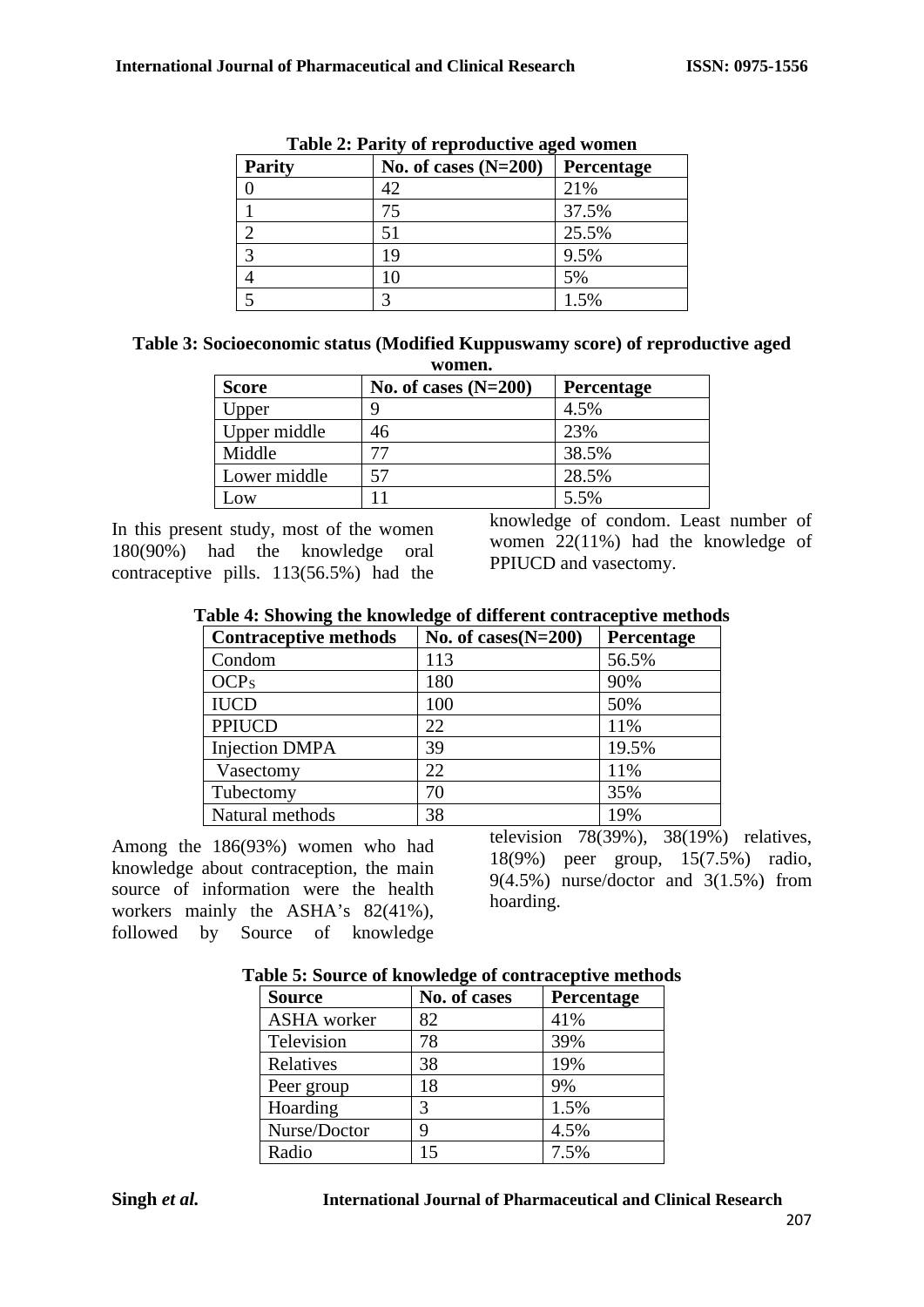In this present study, 166(83%) women were using contraceptive methods. Among them, 86(51.81%) were preferred oral contraceptive pills followed by 30(18.07%) condom, 9(4.5%), 22(13.25%) natural method, 10(6.02%) injection DMPA, 9(5.42%) sterilisation, 7(4.21%) IUCD and 2(1.20%) PPIUCD. Criteria for choice of the method were mainly safety 54(27%) and easy availability 36(18%).

| No. of cases | Percentage |  |  |  |  |  |
|--------------|------------|--|--|--|--|--|
|              | 18.07%     |  |  |  |  |  |
|              | 51.81%     |  |  |  |  |  |
|              | 4.21%      |  |  |  |  |  |
|              | 1.20%      |  |  |  |  |  |
|              | 13.25%     |  |  |  |  |  |
|              | 5.42%      |  |  |  |  |  |
|              | 6.02%      |  |  |  |  |  |
| 166          | 100%       |  |  |  |  |  |
|              |            |  |  |  |  |  |

| Table 6: Choice of methods of contraception |  |
|---------------------------------------------|--|
|---------------------------------------------|--|

| <b>Reasons</b>       | No. of cases | Percentage |
|----------------------|--------------|------------|
| Easy to use          | 40           | 20%        |
| Easy to availability | 36           | 18%        |
| Safe                 | 54           | 27%        |
| Husband wanted       | 16           | 8%         |
| Permanent method     | 6            | 3%         |

Various reasons for not using contraceptive methods which are mainly due to the prevalence of myths and misconceptions. 52(26%) who heard about Cu-T thought it causes cancer, 58(29%) thought there will be perforation if they take Cu-T. In our study 30(15%) didn't prefer OCP due to the fear of weight gain, 16(8%) for irregular bleeding, 9(4.5%) due to fear of infertility. Condom was not preferred by them as in 144(72%) husbands opposed it. Major cause of refusing tubectomy was religious 54%.

|  |  |  | Table 8: Various reason for non-use of contraceptive methods |  |
|--|--|--|--------------------------------------------------------------|--|
|  |  |  |                                                              |  |

| <b>Contraceptive methods</b> | <b>Reason for non-use</b> | <b>Percentage</b> |
|------------------------------|---------------------------|-------------------|
| Barrier method               | History of failure        | 36(18%)           |
|                              | Husband does not know     | 144(72%)          |
| $Cu-T$                       | Perforation               | 58(29%)           |
|                              | Cancer                    | 52(26%)           |
|                              | Pain abdomen              | 18(9%)            |
|                              | Bleeding                  | 16(8%)            |
|                              | Husband opposed           | 14(7%)            |
|                              | Expulsion                 | $7(3.5\%)$        |
| OCP <sub>S</sub>             | Difficult to use          | 6(3%)             |
|                              | Fear of infertility       | $9(4.5\%)$        |
|                              | Weight gain               | 30(15%)           |
|                              | Irregular bleeding        | 26(13%)           |
|                              | Husband opposed           | 10(5%)            |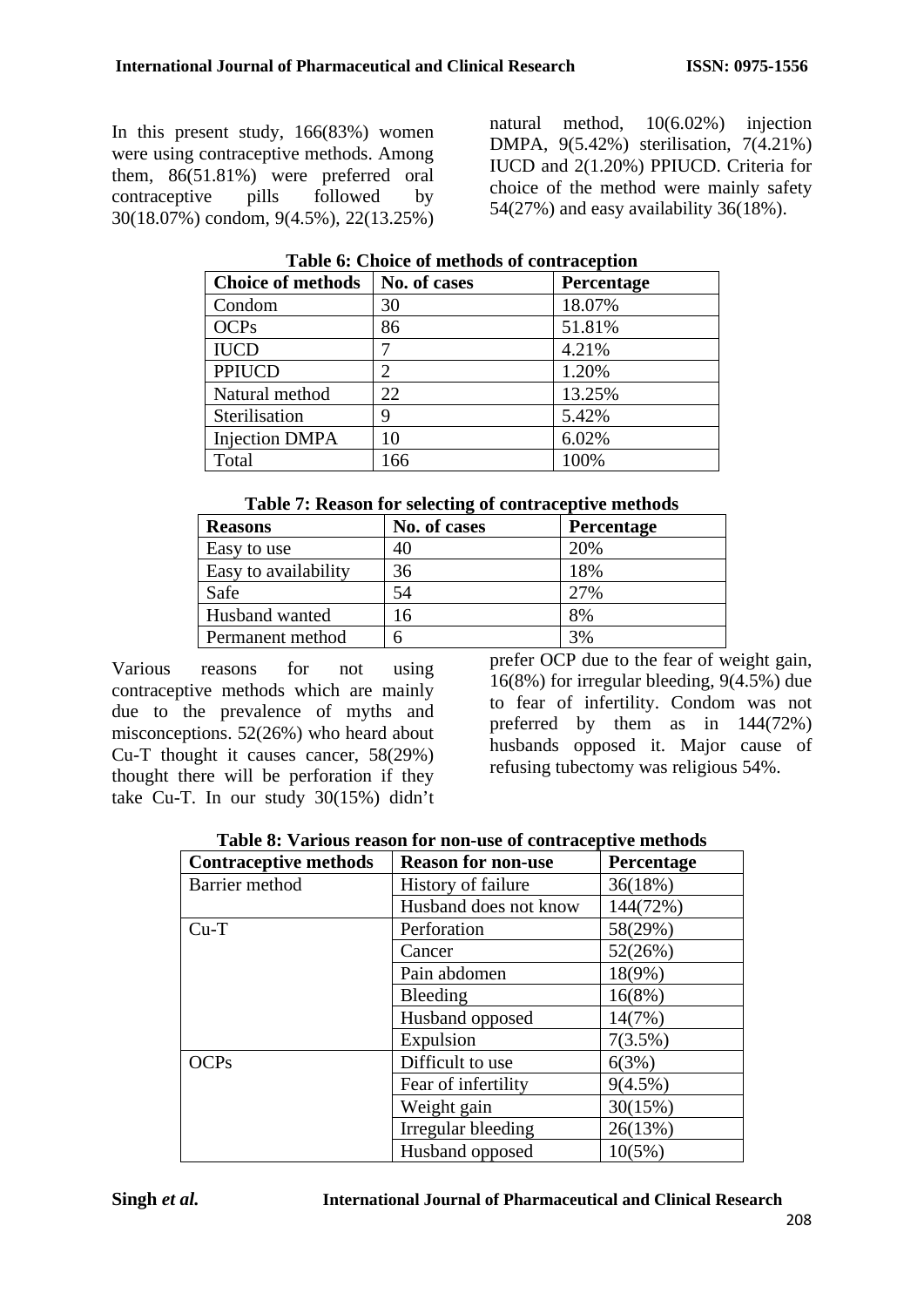| Tubectomy             | Not reversible     | 8(4%)       |
|-----------------------|--------------------|-------------|
|                       | Husband opposed    | 7(3.5%)     |
|                       | Want more children | $17(8.5\%)$ |
|                       | Religious cause    | 124(62%)    |
| <b>Injection DMPA</b> | Irregular bleeding | 33(16.5%)   |
|                       | Costly             | 43(21.5%)   |

### **Discussions:**

Family planning is a way of thinking and living that is adopted voluntarily upon the bases of knowledge, attitude, and responsible decisions by couples and individuals [7]. Family planning refers to a conscious effort by a couple to limit or space the number of children they have through the use of contraceptive methods [2]. Family planning deals with reproductive health of the mother, having adequate birth spacing, avoiding undesired pregnancies and abortions, preventing sexually transmitted diseases, and improving the quality of life of mother, fetus, and family as a whole [8].

In this present study, out of 200 women were enrolled in the study, 186(93%) heard about various methods of contraception. Which was 96% in a study conducted by Agarwal et al [4], 72% in a study by Nath J & Islam F [10] and 71.22% in a study by Srivastav A et al [11]. In our present study. Most of the women were illiterate 80(40%). 20(10%) primary school pass, 28(14%) were middle school pass, 30(15%) higher secondary and 38(19%) graduate and remaining 4(2%) postgraduates.

Maximum women heard about OCPs 86(51.81%) in our study followed by condom 113(56.5%), 100(50%) IUCD were the best-known methods. It was similar findings in studies conducted by Nath et al [10], and Srivastav A et al8. The main sources of knowledge in our study were health care workers mainly ASHA  $(82(41%)$  and media  $(TV + radio)$ 78(39%). Radio was the main source in a study by Srivastav A et al [11], media (both printed and electronic) in Tuladhar H et al [12]. The method which was preferred most was OCPs 86(51.81%) and PPIUCD 2(1.20%) was least preferred (1.5%). Out of 200, 166 (83%) women used or were willing to use contraception, which was very low compared to the knowledge of contraception. The number of women who were using oral contraception properly was 86 (51.81%). It was 51.71% in the study of Srivastav A et al [11].

The source of knowledge about contraception in most of the studies, like that of Fantahun MI et al. in North Gonder by Adinma JI in Nigeria and Aggarwal O et al. in Delhi, was from school and friends respectively, whereas in the present study it was the Asha worker which had played the most important role in spreading awareness about contraceptive methods among the students. In the study done by Fantahun MI et al. among 991 senior high school students in north Gonder, the most common reason for not using modern contraceptive methods among sexually active respondents was little or lack of knowledge of contraceptives followed by no access to contraceptives and harmful effects of contraceptives. The most preferred method of contraception in young adults was the OCPs followed by condom as reported in the study conducted by Fantahun MI in North Gonder in 1995 and by Araoye MO et al. in Nigeria in 1998. However, OCPs were the most preferred method of emergency contraception in a study conducted by Tamire W [12] in Ethiopia in 2007. In the present study the OCPs was the most preferred method of contraception used by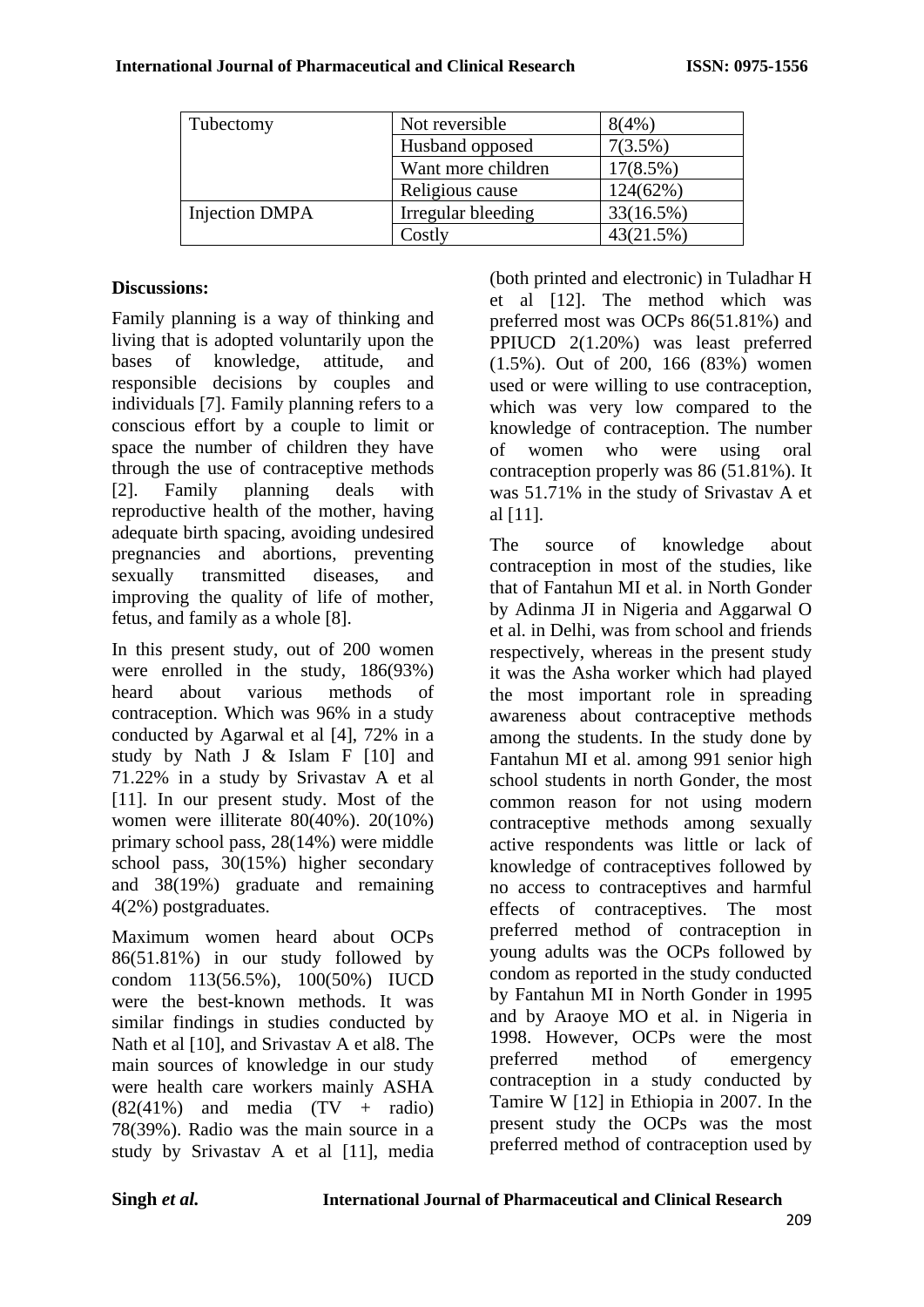the students (past users 70% and current users 81%). In India also there is evidence from studies amongst senior secondary school students that adolescents are becoming increasingly sexually active. A study in four public and two government schools of South Delhi conducted in 1992 showed that 63.3% of boys and 37.4% of girls were of the opinion that students of their age had sex; 17% boys and 9% girls agreed to take the risk of AIDS rather than miss the chance of having sex with an attractive stranger [13]. In another study conducted in four senior secondary schools in rural Delhi (in 1992), 23.4% boys and 15.1% girls admitted to having had sex, while 5.7% boys and 9.6% girls did not deny it [14].

Across all regions, the majority of participants, especially women, associated different types of side-effects with different contraceptive methods, for example, dangerous for fertility, black spots and hair growing on face, and impotency and lack of knowledge. A male from Punjab said, "People do not practice family planning mainly because they do not know how, when and what to do use," whereas a female from Punjab said that "People don't use methods because of fear; someone woman know got herself injected, and for a whole month she bled and became weak as a result [15].

# **Conclusions:**

This present study concluded that oral contraceptive pills is the most common choice of contraceptive methods. Asha workers are the great role for awareness about contraception in rural women. Fear of side effects, educational status is the major barrier for taking contraceptive methods in women. Hence, health worker should be organised free camp in urban and rural area for awareness of contraceptive methods and importance of family planning for women health and societies.

# **References:**

- 1. Wani RT, Rashid I, Nabi SS, Dar H. Knowledge, attitude, and practice of family planning services among healthcare workers in Kashmir – A cross-sectional study. J Family Med Prim Care 2019; 8:1319-25.
- 2. Survey H. Central Statistical Agency. Ethiopian Demographic and Health Survey 2016 Key Indicators Report. Addis Ababa and Maryland, Ethiopia, 2016.
- 3. Prachi Renjhen, Ashwini Kumar, Sanjay Pattanshetty, Afrin Sagir, Charmaine Minoli Samarasinghe. A study on knowledge, attitude and practice of contraception among college students in Sikkim, India. J Turkish-German Gynecol Assoc 2010; 11: 78-81.
- 4. Tuladhar H, Marahatta R. Awareness and practice of family planning methods in women attending gyne OPD at Nepal Medical College Teaching Hospital. Nep Med Coll J. 2008:10(3):184-91.
- 5. Bongaarts J. The KAP- Gap and Unmet need for contraception. Population and Devt Rev. 1991; 17:293-313.
- 6. Rokade JV, Hanji VR. Study of awareness of contraception in postnatal women. Int J Reprod Contracept Obstet Gynecol 2018; 7:2462-6.
- 7. World Health Organization. Standards for Maternal and Neonatal Care. Geneva: World Health Organization; 2007.
- 8. World Health Organization. World Health Organization. Fact Sheets on Family Planning, World Health Organization.
- 9. Agarwal M, Samanta S, Bhusan D, Anant M. Assessing knowledge, attitude, and practice of contraception: a cross- sectional study among patients in a semi- urban tertiary hospital. International Journal of Reproduction,